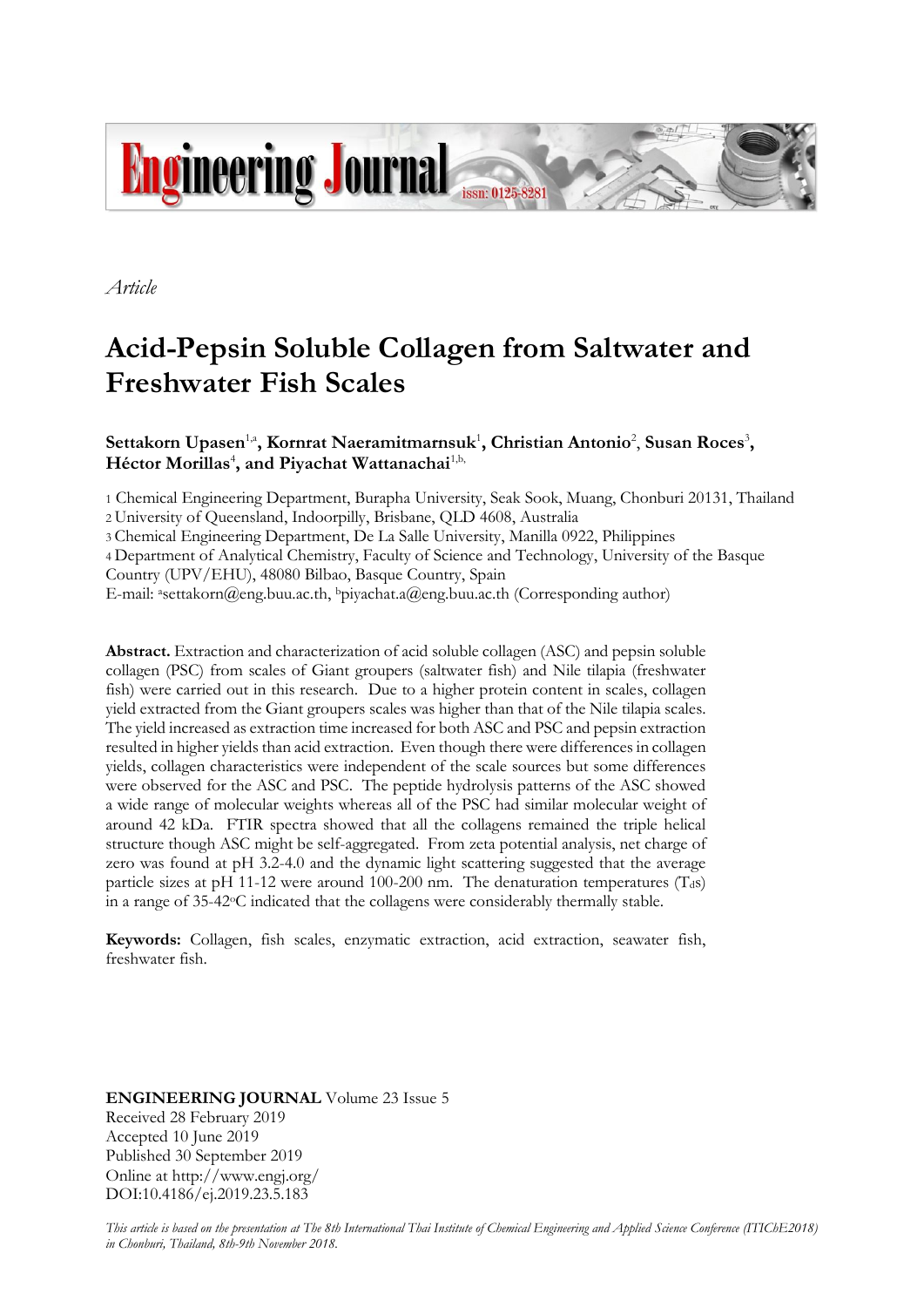## **1. Introduction**

Collagen is the most abundant protein in our bodies, especially type 1 collagen. It makes up approximately 30% of the proteins within the body and 70% of the proteins within human skin. It is found in muscles, bones, skin, blood vessels, digestive system and tendons. Its role is to support structures and anchor cells to each other. It's very important for wound healing and holding together tissue so it doesn't tear. It also gives the skin strength and elasticity, along with replacing dead skin cells. It can be produced naturally; however, collagen production declines with aging and exposure to factors such as smoking and UV light, causing wrinkles, sagging skin and joint pains.

Since collagen can be found in human and animal tissues, collagen extraction from animal sources, especially from skins and bones of cows and pigs, has been established [1-3]. However, bovine spongiform encephalopathy and foot-and-mouth disease have led to safety concerns among consumers. Furthermore, the religious constraints of some groups of people, i.e. Islamic and Jewish communities, also limited its use. Recently, fish has been focused as a potential alternative source of collagen. Collagen extraction from many parts of fish, such as skins, scales, bones and swim bladders, has been investigated [4-7]. Traditionally, type I collagen can be extracted from different tissues of marine fish using acetic acid and the obtained collagen is normally called acid soluble collagen (ASC). Several research found that mainly collagen yields depended on fish species, their habitat, their environment as well as parts of tissues whereas collagen characteristics were considerably similar [1, 6, 8]. It was reported that ASC from scales of fish inhabiting in a warmer temperature contained a higher imino acids, resulting in a higher denaturation temperature [1, 2, 9]. On the other hand, Duan et al. [10] did not observe noticeable differences in amino acid compositions between collagens extracted from winter and summer carp and silver carp scales though the summer collagens had higher thermostability. They suggested that the seasonal difference in the thermostability of scale collagens was attributed to the subunit changes of the collagens. Even though fish skins provided the highest collagen yields compared to other parts of fish bodies (fins, scales, and bones), the collagens extracted from internal tissues (swim bladders and bones) were more thermally stable than those extracted from external tissues [5, 6, 8]. Though acid extraction has been found to be successful for the marine fish collagen, low yields were serious drawbacks of the process. Enzymatic hydrolysis has been widely used to increase collagen yields. Pepsin is the most commonly used enzyme and hence the collagen extracted by pepsin is called pepsin soluble collagen (PSC). It was found that pepsin digestion could increase the yield of collagen without affecting their physiochemical properties [7, 11, 12]. The PSC were found to be type I collagen and the triple helical structure remained substantially unaffected. ASC and PSC from fish scale and skin were found to be biocompatible with no signs of cytotoxic effect [13, 14].

Due to the fact that eastern and southern parts of Thailand are coastal areas, marine and aquaculture are common fishery products. The abundant fishery wastes can potentially be a large quantities of protein-rich by-products. Among the principal fish species, Giant groupers and Nile tilapia are largely consumed in Thailand on account of their very popular in Thai cuisines based on FAO statistics [15]. Giant groupers belong to the family of Epinephelus Ianceolatus, a large bony seawater fish while Nile tilapia is in the family of Oreochromis niloticus, a freshwater fish widely farmed in Thailand and exported overseas. The record also showed that the global aquaculture production of Nile tilapia in 2016 was 232,129 tons. Regarding the literature, it can be estimated that collagen from different fish species differs in molecular composition and functional properties. In addition, environmental and body temperatures are also presumed to affect the fish collagen properties. There is, however, a lack of information exists on the scale collagen of commercial fish species in Thailand. Hence, this work aimed to extract the ASC and PSC from the scales of Giant groupers and Nile tilapia and to compare the extracted scale collagen characteristic as well as collagen yield between the representative freshwater fish (Nile tilapia) and saltwater fish (Giant groupers).

## **2. Materials and Methods**

## **2.1. Materials**

Scales of Giant groupers (Epinephelus Ianceolatus), originated from the Gulf of Thailand, were obtained from a restaurant in Chonburi, Thailand, while scales of Nile tilapia (Oreochromis niloticus), farmed in Nakornsawan, were obtained a local market in Chonburi. They were washed thoroughly with tap water and subsequently air dried. The scales were then kept in a plastic container and refrigerated at -20°C prior to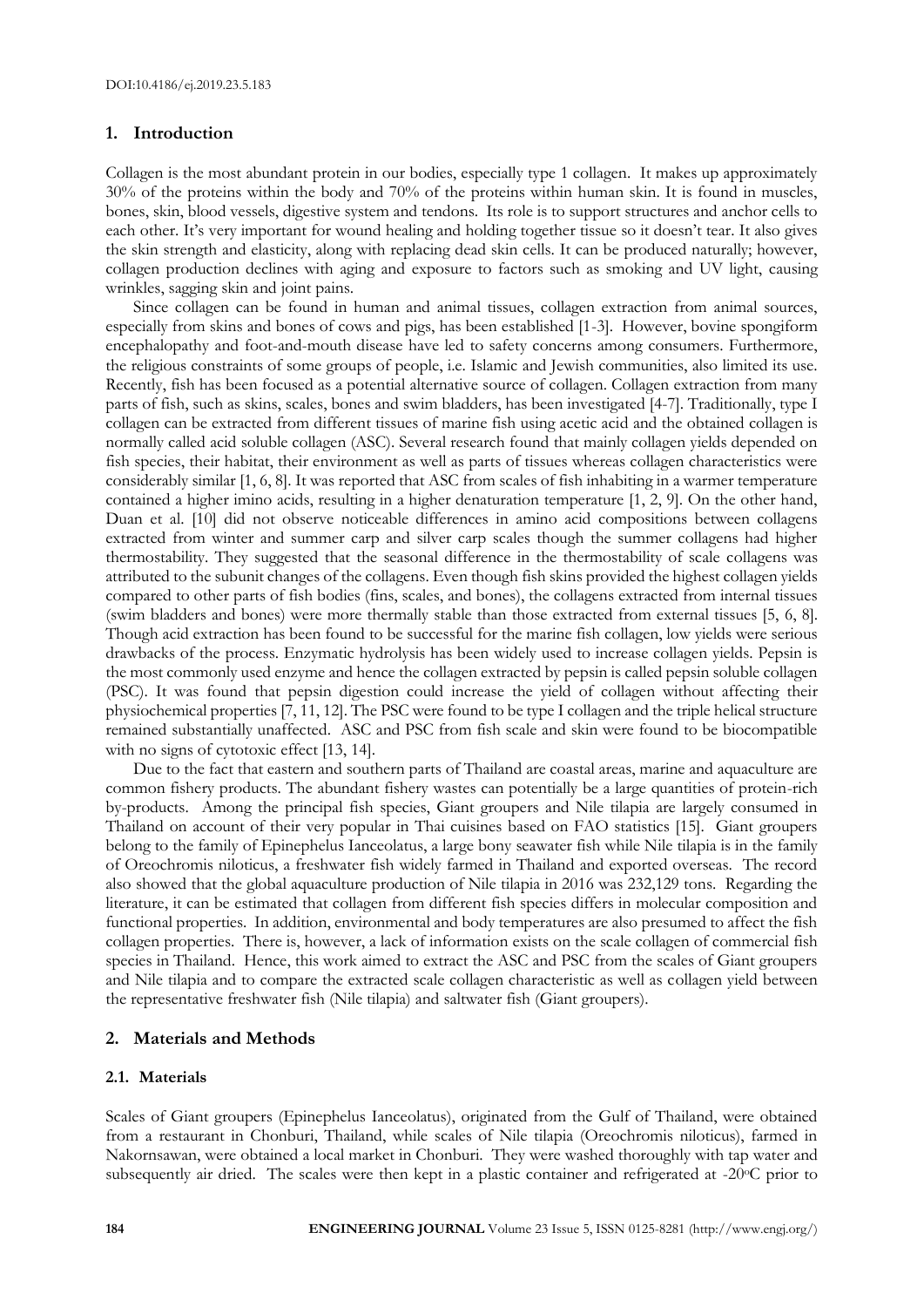experiments. Pepsin from porcine gastric mucosa (EC 3.4.23.1 activity  $\geq 2,500$  units/mg protein) was purchased from Sigma-Aldrich, USA, whereas hydrochloric acid (HCl), sodium hydroxide (NaOH), acetic acid (CH3COOH), and sodium chloride (NaCl) were supplied by QRëC, New Zealand. All chemicals and reagents were of analytical grade.

# **2.2. Proximate Determination and Thermogravimetric Analysis (TGA)**

The proximate compositions of the scales, including moisture, ash, crude fat, and crude protein, were determined according to the AOAC 2000 methods. Moisture content was measured by oven drying. 1-3 g of samples in an oven at 105oC for 5-6 hours while ash content was evaluated by burning 2 g of samples in a furnace at 550oC. Percent crude fat was determined gravimetrically after the Soxhlet extraction with petroleum ether. Crude protein was measured by the Kjeldahl method after acid digestion and a conversion factor of 5.95 was used in a calculation. To confirm the proximate compositions determined by the AOAC 2000, Mettler Toledo TGA850 was also carried out by heating 2-3 mg of samples from 30-1000oC at a heating rate of 10oC/min under a nitrogen blanket.

# **2.3. Fish Scales Pretreatment**

Firstly, fish scales were decalcified by soaking in a 1.2 N HCl solution at a ratio of 1:6 (w/v) at a room temperature of  $27\pm2\degree$ C for 6 hours. The solution was stirred throughout the soaking time using a magnetic stirrer. The scales were then washed with deionized water until the pH 7 was obtained. Subsequent noncollagen protein and pigment elimination process was followed. The scales were soaked in a 0.1 N NaOH solution at a ratio of 1:5 (w/v). The NaOH solution was stirred all the time and changed every 2 hours until 6 hours. The scales were neutralized using deionized water until reaching pH 7 and finally air dried.





# **2.4. Collagen Extraction**

Figure 1 illustrates a brief diagram of this experiment. 200 ml 0.5 M CH3COOH were added into 40 g of pretreated fish scales. The solution was stirred and heated to  $90^{\circ}$ C using a hot plate for a desired period (3, 6, or 9 hours). The solution was then quickly cooled down to  $37^{\circ}$ C and adjusted to pH 2. Pepsin enzyme was added into the solution at the concentration of 1% w/w based on dry fish scale weight. The solution was again stirred for 48 hours using a magnetic stirrer. In order to terminate enzyme activity, the solution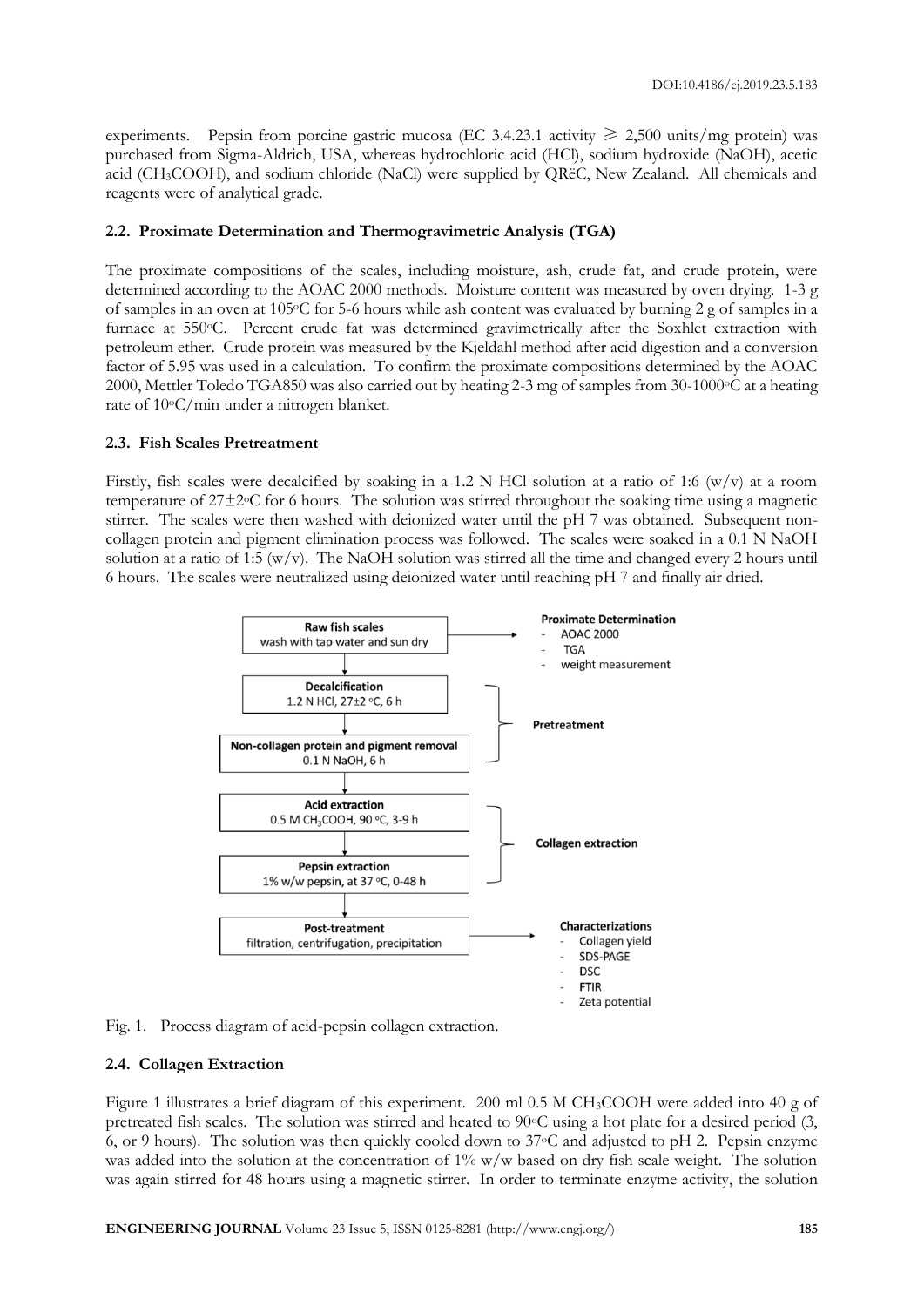was cooled down to 4 $\degree$ C for 30 min. Subsequently, the solution was filtered using cheese cloth and centrifuged at 5,500 rpm at 4oC for 50 min. Then, NaCl was added into the supernatant to a final concentration of 1.5 mol/L and the solution was again centrifuged at 4oC using a high speed centrifuge at 10,000 g for 90 min. The precipitate of scale extraction was dissolved in a 0.5 M CH3COOH at a ratio of 1:4 (w/v) and the solution was dialyzed with deionized water. Once pH 7 was achieved (around 24 hours by changing deionized water every 6 hours), the solution was frozen in a freezer at -80°C prior to freeze drying using a FreeZone Plus 4.5 L Cascade Freeze Dryer System, Labconco, USA. The dry collagen was stored at -4oC prior to its characterization. In order to examine the effects of an enzymatic extraction, a blank test (without enzymatic extraction) as well as an enzymatic extraction time of 24 hours was carried out with a 3 hour acid extraction. Thereafter, the collagen samples were symbolized as GX-Y or NX-Y where G means the collagen from the scales of Giant groupers, N means the collagen from the scales of Nile tilapia, X means an acetic acid extraction period (in a unit of hour), and Y means a pepsin enzyme extraction period (in a unit of hour). Table 1 summarizes the collagen extraction conditions.

| Samples            | Fish scales    | Acid extraction time (h) | Enzymatic extraction time (h) |
|--------------------|----------------|--------------------------|-------------------------------|
| $G3-0$             | Giant groupers |                          |                               |
| $G3-24$            | Giant groupers |                          | 24                            |
| $G3-48$            | Giant groupers | 3                        | 48                            |
| G6-48              | Giant groupers | 6                        | 48                            |
| $G9-48$            | Giant groupers | 9                        | 48                            |
| $N3-0$             | Nile tilapia   | 3                        |                               |
| $N3-24$            | Nile tilapia   | 3                        | 24                            |
| $N3-48$            | Nile tilapia   | 3                        | 48                            |
| N <sub>6</sub> -48 | Nile tilapia   | 6                        | 48                            |
| $N9-48$            | Nile tilapia   |                          | 48                            |

Table 1. The collagen extraction parameters.

## **2.5. Yield**

According to Huang et al. [16], calculation of yields of collagen was recommended to follow Eq. (1) rather than the calculation of hydroxyproline content which was more difficult to evaluate and more deviation in the results.

$$
\text{collagen yield } (\%) = \frac{(\text{protein content of supernatant.}^g_{\text{ml}}) \times (\text{volume of supernatant.}^m)}{(\text{dry basis crude protein content.}^g_{\text{g}}) \times (\text{weight of scale.}g)} \times 100 \tag{1}
$$

# **2.6. Sodium Dodecyl Sulfate-Polyacrylamide Gel Electrophoresis (SDS-PAGE) of Collagen Hydrolysate**

Electrophoresis (SDS-PAGE) was carried out following the method of Laemmli [17]. The solubilized sample was mixed with the NuPAGE LDS sample buffer (Invitrogen, USA) at the ratio of 1:3 (v/v) and incubated using a Major Science Heat Box, USA, at 100 °C for 10 min. SDS-PAGE gel was prepared using a 12% separation gel (NuPAGETM 4-12% Bis-Tris Gel, Invitrogen, USA) and 4% stacking gel and subjected to electrophoresis at a constant 200 V for 45 min. After electrophoresis, the gel was rinsed with 100 ml ultrapure water 3 times for 5 min. Finally, the gel was stained at room temperature for 1 hour using a 20 ml SimplyBlueTM SafeStain, Invitrogen, USA, with gentle shaking and destained using distilled water for 1 hour. The molecular weight was estimated using a Blueye prestained protein ladder (GeneDirex, Taiwan).

## **2.7. Differential Scanning Calorimetry (DSC)**

Collagen samples were rehydrated by 0.05 M CH<sub>3</sub>COOH at a solid to solution ratio of 1:40 (w/v). The mixtures were allowed to stand for 2 days at 4oC. About 3-5 mg of the lyophilized collagen was packed into an aluminum pan, sealed, and performed the test using a Mettler Toledo DSC822. The sample was then heated from 20°C to 60°C with a heating rate of 1°C/min under a nitrogen blanket. An empty pan was used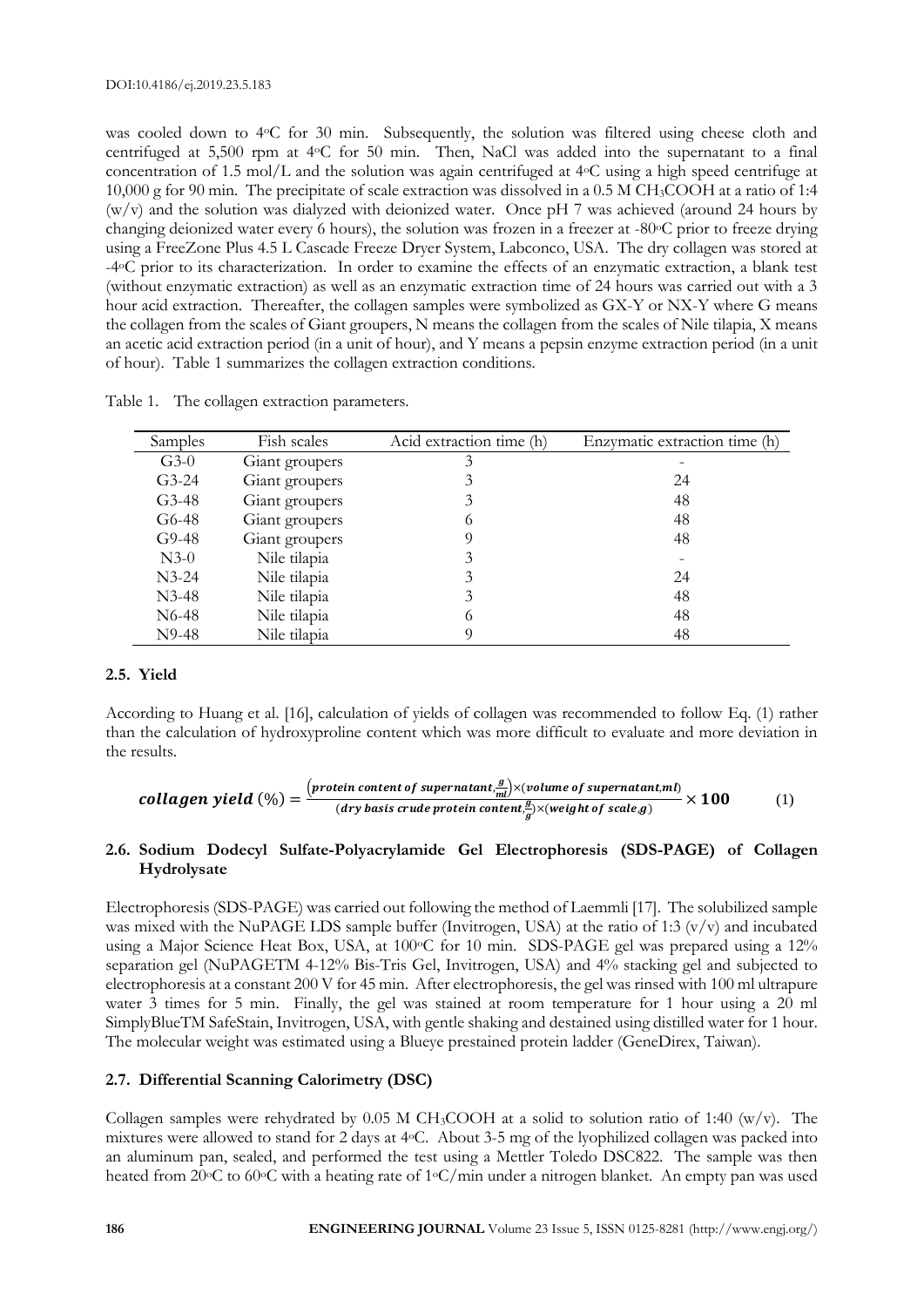as the reference. The denaturation temperature  $(T<sub>d</sub>)$  was recorded as the peak temperature of each endothermic peak.

# **2.8. FTIR**

Thermo Scientific Nicolet iS50 FT-IR, USA, equipped with a horizontal Smart ARK flat ZnSe crystal cell was used to carry out FTIR experiments. The crystal window of the size of  $80\times10$  mm where the lyophilized collagen was placed onto allowed 12 reflections per measurement, enhancing consistency and accuracy. The spectra were acquired over the range of  $4000-650$  cm<sup>-1</sup> with a resolution of 4 cm<sup>-1</sup> for 32 scans against a background spectrum recorded from the clean empty cell. The operations were done at a room temperature of 21oC.

# **2.9. Zeta Potential**

A four digit balance was used to prepare 0.1 g of collagen and then the sample was dissolved with deionized water to a final concentration of  $0.1\%$  (w/v). The solution was stirred using a magnetic stirrer for a couple hour. 20 ml of each solution was adjusted pH to 3-12 using either 0.1 M HCl and 0.1 M KOH under constant stirring and titrated using an automatic EUTECH titrator. The zeta potential of the solution was performed according to electrophoretic light scattering using Zetasizer NanoZS instrument (Malvern Instruments Ltd., United Kingdom).

# **3. Results and Discussion**

# **3.1. Appearance**

The appearances of collagen extracted from both Giant groupers and Nile tilapia fish scales are similar except for the color. The collagen obtained was in a form of fluffy fibrils but they are very tough and strong. While the collagen extracted from Giant groupers scales was white, the collagen extracted from Nile tilapia scales was yellowish as shown in Fig. 2. This is might be due to the fact that Nile tilapia scales contain more pigments than those of Giant groupers scales.



Fig. 2. Collagen extracted from Giant groupers and Nile tilapia fish scales.

# **3.2. Raw Material Compositions**

Calcium, non-protein collagen and pigments contents as well as proximate compositions were shown in Table 2. Moisture contents of the two fish scales were similar and are around  $10\%$  w/w as measured both by AOAC 2000 and TGA methods. The results showed that Giant groupers scales which are the scales of deep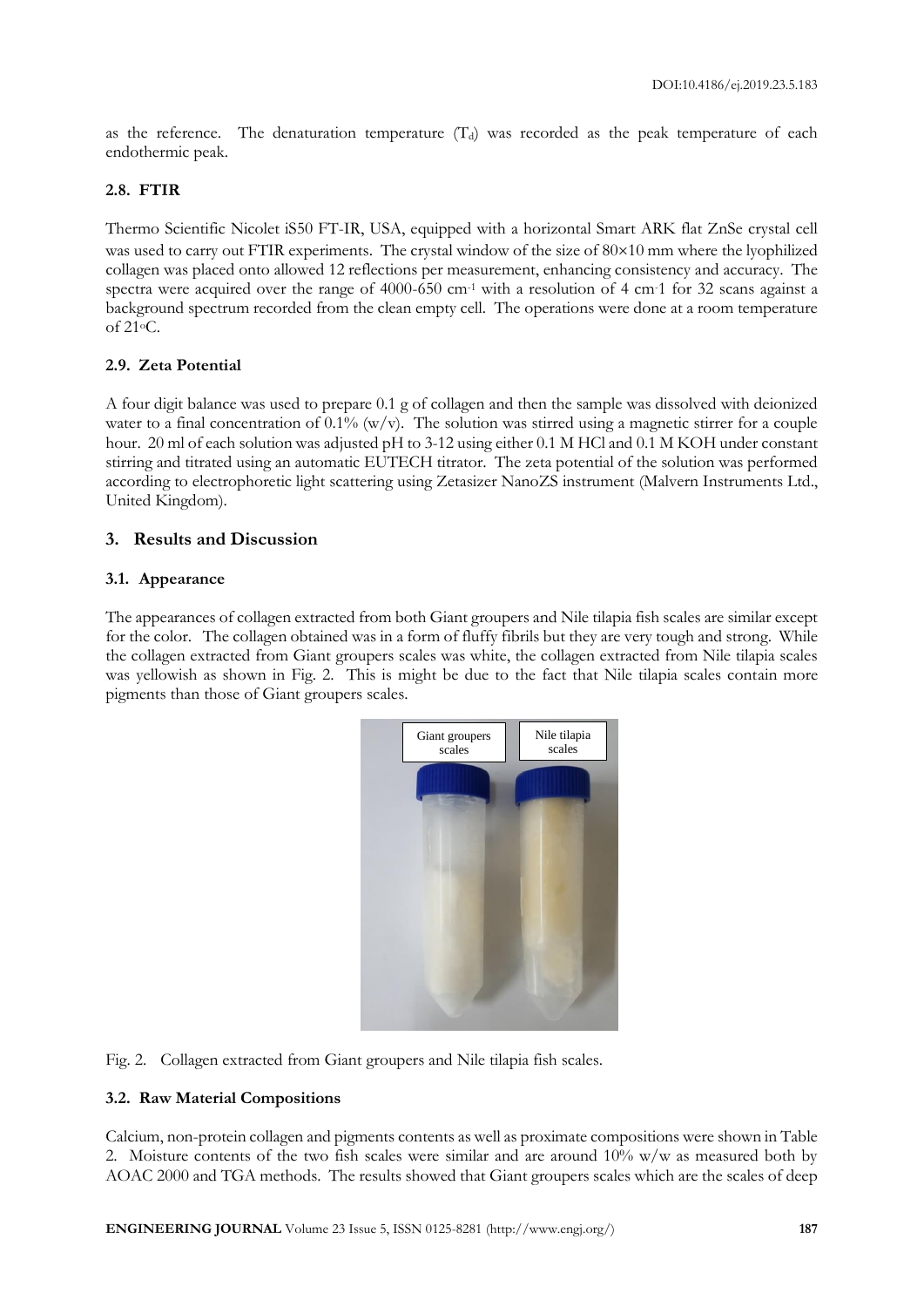saltwater fish contained a higher amount of both protein and fat than the Nile tilapia scales which are scales from freshwater fish, and hence a higher collagen yield would be expected for the Giant groupers scales. Previous research has shown that the amount of fish scale compositions varied depending on the type and origins of the fish, but mostly the protein contents in fish scale are in the range of 35-55% [1]. Since the amounts of protein and fat of the Nile tilapia were lower, the ash content determined by AOAC 2000 which includes calcium, non-protein collagen and pigments, was higher. The results of calcium and non-protein collagen and pigments contents calculated based on weight loss during the sample pretreatment process showed that scales of Giant groupers contained a higher amount of calcium at around 40% whereas the contents of non-protein collagen and pigments were as low as 3%. Oppositely, scales of Nile tilapia composed of a lower calcium content of 30% but a noticeable higher amount of non-protein collagen and pigments at 15%. Once the calcium and non-collagen protein and pigments were removed, the ash contents decreased down to 0-10% as calculated from weight measurements and the TGA technique. In addition to calculation based on weight loss during pretreatment, the amount of fish scales' calcium can be measured using TGA. The results shown in Fig. 3 reveal that the amounts of calcium calculated from differences in ash remaining between raw fish scales and pretreated (decalcified) fish scales were 35 and 25% for Giant groupers and Nile tilapia, respectively. Even though TGA results were slightly lower (about 5%) than those of weight loss calculation, they confirmed that scales of Giant groupers contain a higher amount of calcium than scales of Nile tilapia.

Table 2. Proximate compositions and calcium and non-collagen protein and pigment contents.

| Compositions                                    | Giant groupers scales | Nile tilapia scales |
|-------------------------------------------------|-----------------------|---------------------|
| Moisture (AOAC 2000)                            | $12.58\%$             | 13.31%              |
| Moisture (TGA)                                  | $\sim 8-10\%$         | $\sim 8-10\%$       |
| Protein (AOAC 2000)                             | 41.49%                | $31.05\%$           |
| Fat (AOAC 2000)                                 | $0.90\%$              | $0.53\%$            |
| Ash (AOAC 2000)                                 | 44.93%                | 55.11%              |
| Ash (weight measurement, after calcium removal) | $1.89\%$              | $10.20\%$           |
| Ash (TGA, after calcium removal)                | $0\%$                 | $5.03\%$            |
| Calcium (TGA)                                   | $35.14\%$             | $24.65\%$           |
| Calcium (weight measurement)                    | $39.95\%$             | $29.94\%$           |
| Non-collagen protein and pigments               | $3.09\%$              | 14.97%              |



Fig. 3. TGA analysis of fish scales as raw and pretreated (decalcified).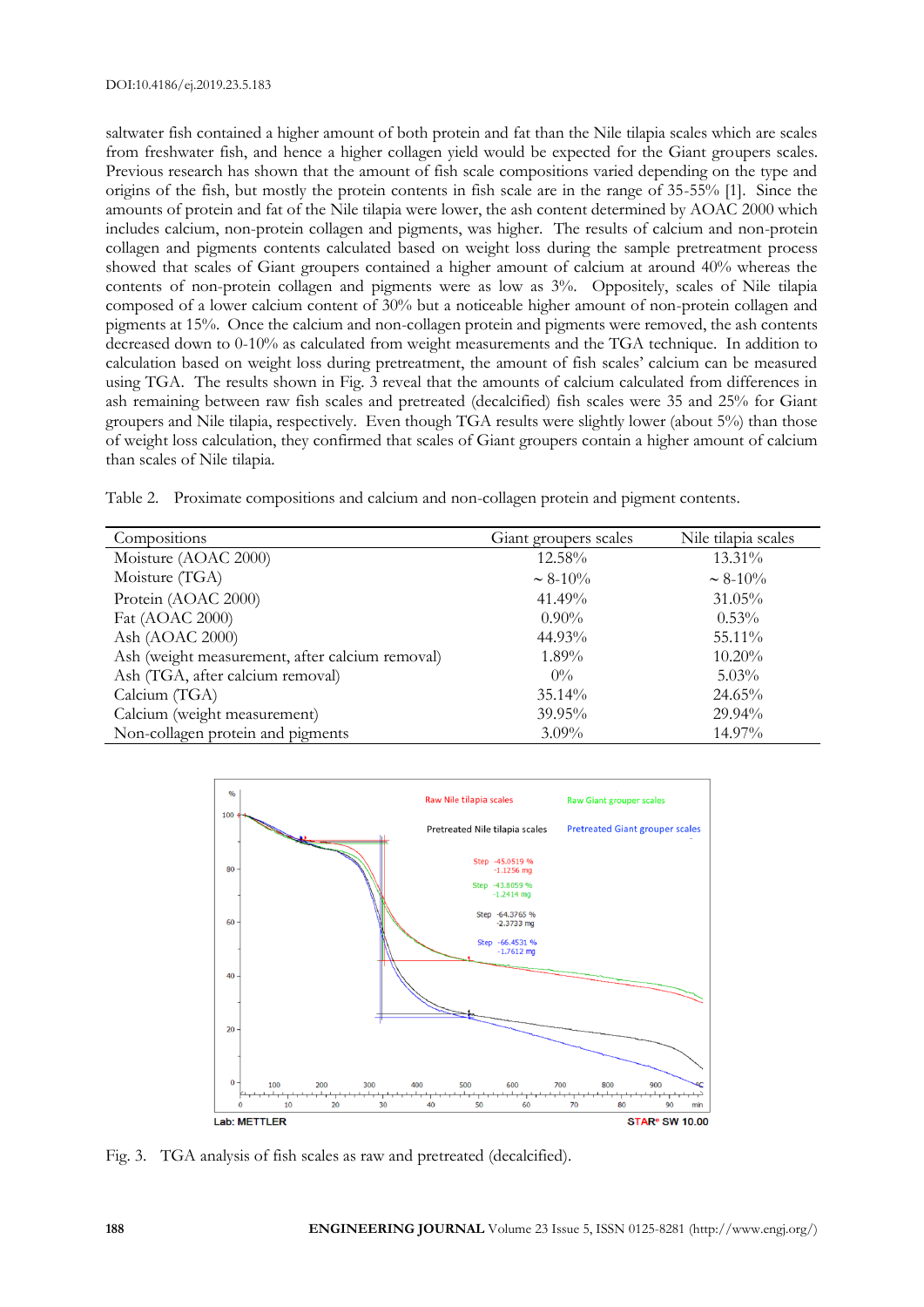

Fig. 4. Collagen yields extracted from fish scales of Giant groupers and Nile tilapias at different acid extracting periods with the same enzymatic extracting time of 48 hours.



Fig. 5. Collagen yields extracted from fish scales of Giant groupers and Nile tilapias at different enzymatic extracting periods with the same acid extracting time of 3 hours.

## **3.3. Collagen Yield**

Figure 4 shows the effects of acid extracting time on collagen yields from fish scales of Giant groupers and Nile tilapias at an enzymatic extracting time of 48 hours while Fig. 5 shows the effects of enzymatic extracting time on collagen yields from fish scales of Giant groupers and Nile tilapias at an acid extracting time of 3 hours. Both figures show the low yields of fish scales collagen due to the fact that they contain a high amount of cross-linked structures at the telopeptide region. These interchain cross-linking hinders the solubility of collagen in acids. It was found that the scales of Giant gropers offered higher collagen yield than those of Nile tilapia. This might due to the fact that there were more protein contents in the Giant groupers scales than the Nile tilapia scales as shown in Table 3. However, few research has reported that the collagen yields of fish scales are not always depended on the amount of protein in the scales but rather depended on fish species, sources of fish, biological conditions, and extraction procedures [1, 5]. The collagen yields found in this work (1.5-9.5%) are in the ranges of the yields from fish scales reported by others as can be seen in Table 3. By increasing acid extracting time twice, the yields increased around 1.3 times for both fish scales. 1.5 to 2-fold of collagen yields were obtained if the acid extracting time increased to 9 hours, equivalent to 3-fold. Once the acid extraction collagen was followed with pepsin enzyme extraction at a very low concentration of 1% pepsin, an increase in collagen yield by 1.5-fold (50%) was obtained at a 24 hour enzymatic extracting time and by 2-fold (100%) was achieved at a 48 hour enzymatic extracting time. This is because pepsin has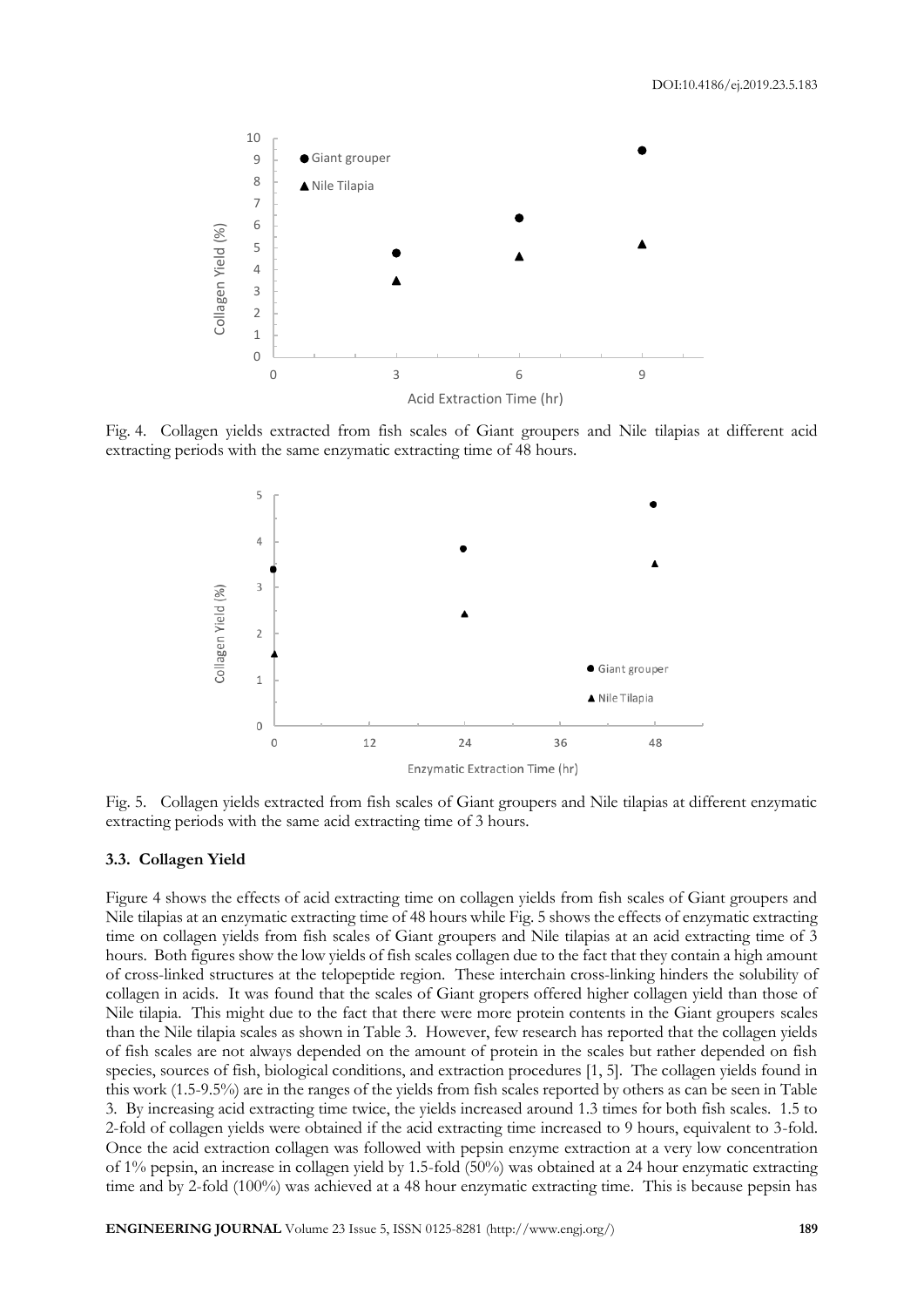an ability to cleave the crosslinkages in those telopeptide regions without damaging the integrity of the triple helix [18].

| Fish scales              | Extraction method | Collagen yield (%) | Reference                                                                                                                                                                                                                                                                                                                                                                                                                                                           |
|--------------------------|-------------------|--------------------|---------------------------------------------------------------------------------------------------------------------------------------------------------------------------------------------------------------------------------------------------------------------------------------------------------------------------------------------------------------------------------------------------------------------------------------------------------------------|
| Giant groupers           | Acid-pepsin       | $3.4 - 9.5$        | This work                                                                                                                                                                                                                                                                                                                                                                                                                                                           |
| Nile tilapia             | Acid-pepsin       | $1.5 - 5.2$        | This work                                                                                                                                                                                                                                                                                                                                                                                                                                                           |
| Seabass                  | Acid              | 0.38               | $[19]$                                                                                                                                                                                                                                                                                                                                                                                                                                                              |
| Seabass                  | Pepsin            | 1.06               | [19]                                                                                                                                                                                                                                                                                                                                                                                                                                                                |
| Red drum                 | Acid              | 0.61               | $[3]$                                                                                                                                                                                                                                                                                                                                                                                                                                                               |
| Red drum                 | Acid-pepsin       | 4.32               | [3]                                                                                                                                                                                                                                                                                                                                                                                                                                                                 |
| Bighead carp             | Acid-pepsin       | 1.10               | [5]                                                                                                                                                                                                                                                                                                                                                                                                                                                                 |
| Spotted golden goatfish  | Acid              | 0.46               | $\left[ 7\right]$                                                                                                                                                                                                                                                                                                                                                                                                                                                   |
| Spotted golden goatfish  | Acid-pepsin       | 1.20               | [7]                                                                                                                                                                                                                                                                                                                                                                                                                                                                 |
| Deep sea redfish         | Acid              | 6.80               | [6]                                                                                                                                                                                                                                                                                                                                                                                                                                                                 |
| Tilapia                  | Acid              | 3.20               | [20]                                                                                                                                                                                                                                                                                                                                                                                                                                                                |
| Silver carp              | Acid              | 1.45               | $[21]$                                                                                                                                                                                                                                                                                                                                                                                                                                                              |
| Horse mackerel (Japan)   | Acid              | 1.51               | $[1]$                                                                                                                                                                                                                                                                                                                                                                                                                                                               |
| Horse mackerel (Vietnam) | Acid              | 0.64               | $[1] % \centering \includegraphics[width=0.9\columnwidth]{figures/fig_2b.pdf} \caption{The graph $\mathcal{N}_1$ is a function of the parameter $\mathcal{N}_1$ and the number of parameter $\mathcal{N}_2$ is a function of the parameter $\mathcal{N}_1$ and the number of parameter $\mathcal{N}_2$ is a function of the parameter $\mathcal{N}_1$ and the number of parameter $\mathcal{N}_2$ is a function of the parameter $\mathcal{N}_1$.} \label{fig:box}$ |
| Lizard fish (Japan)      | Acid              | 0.79               | $[1] % \centering \includegraphics[width=0.9\columnwidth]{figures/fig_2b.pdf} \caption{The graph $\mathcal{N}_1$ is a function of the parameter $\mathcal{N}_1$ and the number of parameter $\mathcal{N}_2$ is a function of the parameter $\mathcal{N}_1$ and the number of parameter $\mathcal{N}_2$ is a function of the parameter $\mathcal{N}_1$ and the number of parameter $\mathcal{N}_2$ is a function of the parameter $\mathcal{N}_1$.} \label{fig:box}$ |
| Lizard fish (Vietnam)    | Acid              | 0.69               | $[1]$                                                                                                                                                                                                                                                                                                                                                                                                                                                               |
| Grey mullet              | Acid              | 0.43               | $[1]$                                                                                                                                                                                                                                                                                                                                                                                                                                                               |
| Flying fish              | Acid              | 0.72               | [1]                                                                                                                                                                                                                                                                                                                                                                                                                                                                 |
| Yellowback seabream      | Acid              | 0.90               | $\left  \right $                                                                                                                                                                                                                                                                                                                                                                                                                                                    |

Table 3. Percent yield of collagen extracted from different types of fish scales.





# **3.4. Collagen Protein Pattern**

Figure 6 shows the electrophoretic patterns of collagen extracted from Giant groupers and Nile tilapia fish scales at different extraction conditions. For the acid soluble collagen (G3-0 and N3-0), the peptide hydrolysis patterns of the collagen showed a wide molecular weight peptide fragments of around 31-200 kDa as seen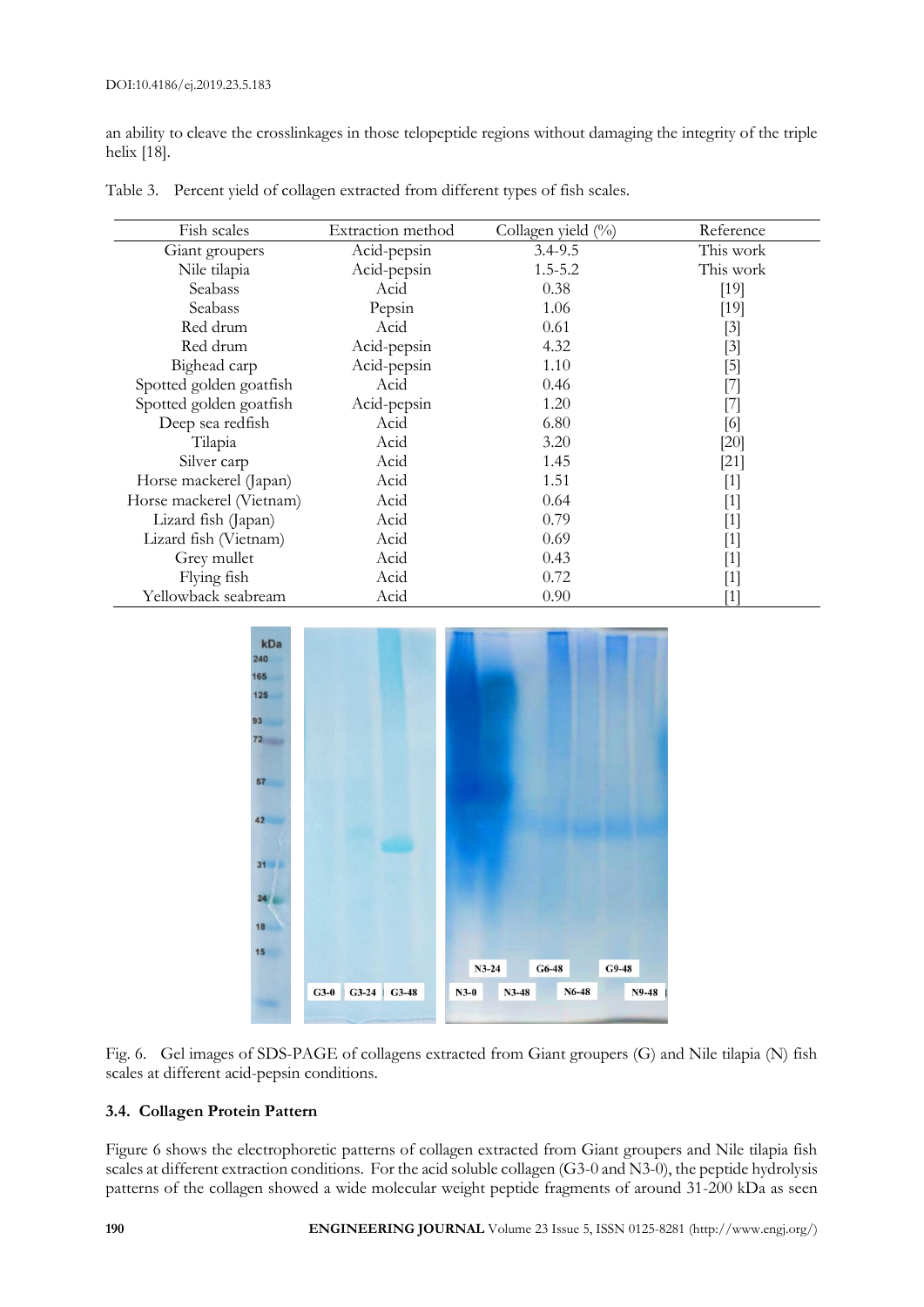from diffusing bands. These high molecular weight crosslinked components entirely disappeared for the pepsin soluble collagens except for the collagen of the Nile tilapia fish scaled at a 3 hour acid extraction followed by a 24 hour pepsin extraction (N3-24) in which the molecular weight was in the range of 57-165 kDa. It can be seen that as the pepsin extraction time increased from 24 to 48 hours, the collagen molecular weight decreased from 40 to 34 kDa for the Giant groupers scales (G3-24 and G3-48) and from 57-165 to 40 kDa for the Nile tilapia scales (N3-24 and N3-48). However, at the pepsin extraction time of 48 hours, an increase in acid extraction time from 3 to 9 hours did not affect the size of collagen molecular weight fragments. The collagen extracted from the two types of fish scales was approximately 42 kDa for all samples which was closed to the results from Veeruraj et al. [22], Liu et al.[23], Tang et al. [24], and Liu et al. [25, 26] although Tang et al. [24] reported that peptide maps of collagens were dependent on sources and species of fish.

## **3.5. Denaturation Temperature**

Collagen structures can be changed when subjected to temperature. Thermal conversion of collagen is attributed to the disintegration of the triple helical structures into random coils and hence the denaturation temperature  $(T_d)$  is an important indication for evaluating the thermal stability of collagen. It was well known that collagen from aquatic animals usually has lower  $T_d$  than that of mammalian collagen and this become one of the limiting issues for the application of collagen from marine life. Table 4 illustrates  $T<sub>d</sub>$  and total denaturation enthalpy ( $\Delta H$ ) of acid-pepsin fish scale collagens extracted at different conditions. The T<sub>d</sub>s from our experiments were in the range of 35-42 °C. Several research reported different  $T_d$ s for different sources of collagen and suggested that  $T_d$  depended on fish species, fish tissues used for extraction, ages, habitat temperature and environments, and seasons [1, 19, 24, 27]. While Gao et al. [28], Matmaroh et al.[7], and Tan et al. [11] disclosed that ASC has a slightly higher  $T_d$  than that of PSC, the study from Chuaychan et al. [19] showed the opposite result. It was found that collagen extracted from internal tissues like swimbladders and bones had higher  $T_d$  than that extracted from external tissues like skins and scales [5, 26, 27, 29]. Even though many previous works have found that fish collagen, which has  $T_d$  in a range of 18-37 $\degree$ C, is less thermally stable than mammalian collagen, which has  $T_d$  higher than 41°C, few reports including our experiments have found comparable  $T_d$ s which were above 39 $\circ$ C [7, 27]. Denaturation enthalpy was the energy required for destabilization the triple helix structure; however, it was very sensitive to impurities and difficult to use as a representative for real variations. The effects of fish scale types as well as extraction times could not be clearly seen from the results in Table 4 and the conclusive summary could not be made.

| Samples            | $T_d$ ( $\circ$ C) | $\frac{1}{2}$<br>ΔН |
|--------------------|--------------------|---------------------|
| $G3-48$            | 35.18              | 0.27                |
| G6-48              | 40.86              | 0.21                |
| $G9-48$            | 39.22              | 0.26                |
| $N3-48$            | 38.17              | 0.26                |
| N <sub>6</sub> -48 | 35.57              | 0.22                |
| N9-48              | 42.34              | 0.21                |

Table 4. Denaturation temperature  $(T_d)$  and total denaturation enthalpy ( $\Delta H$ ) of acid-pepsin collagens.

#### **3.6. FTIR Spectra**

The FIIR spectra in the range of 4000-650 cm<sup>-1</sup> of collagen obtained by acid extraction (G3-0) and acidpepsin extraction (G3-48 and N3-48) were shown in Fig. 7. The amide A bands, which are commonly associated with a free N-H stretching vibration, of G3-0, G3-48, and N3-48 were found at the wavenumber of 3265, 3252, and 3255 cm-1 respectively, close to those reported by various research [4, 5, 19, 20]. This amide A peak normally occurs in the range of 3400-3440 cm-1 ; however, the slight shift to a lower wavenumber found here was due to the hydrogen bonds in peptide by which collagen triple-helical structure is held together. Amide B is associated with the asymmetrical stretch of CH2 and usually found at around 2900-3000 cm-1 . Even though the amide B bands of the acid and acid-pepsin extracted collagen were also observed at the same wavenumber of around 2910 cm-1 , the intensities of the peaks were dissimilar. The higher amplitude of amide B peak was found in acid extraction collagen, opposite to what Chuaychan et al.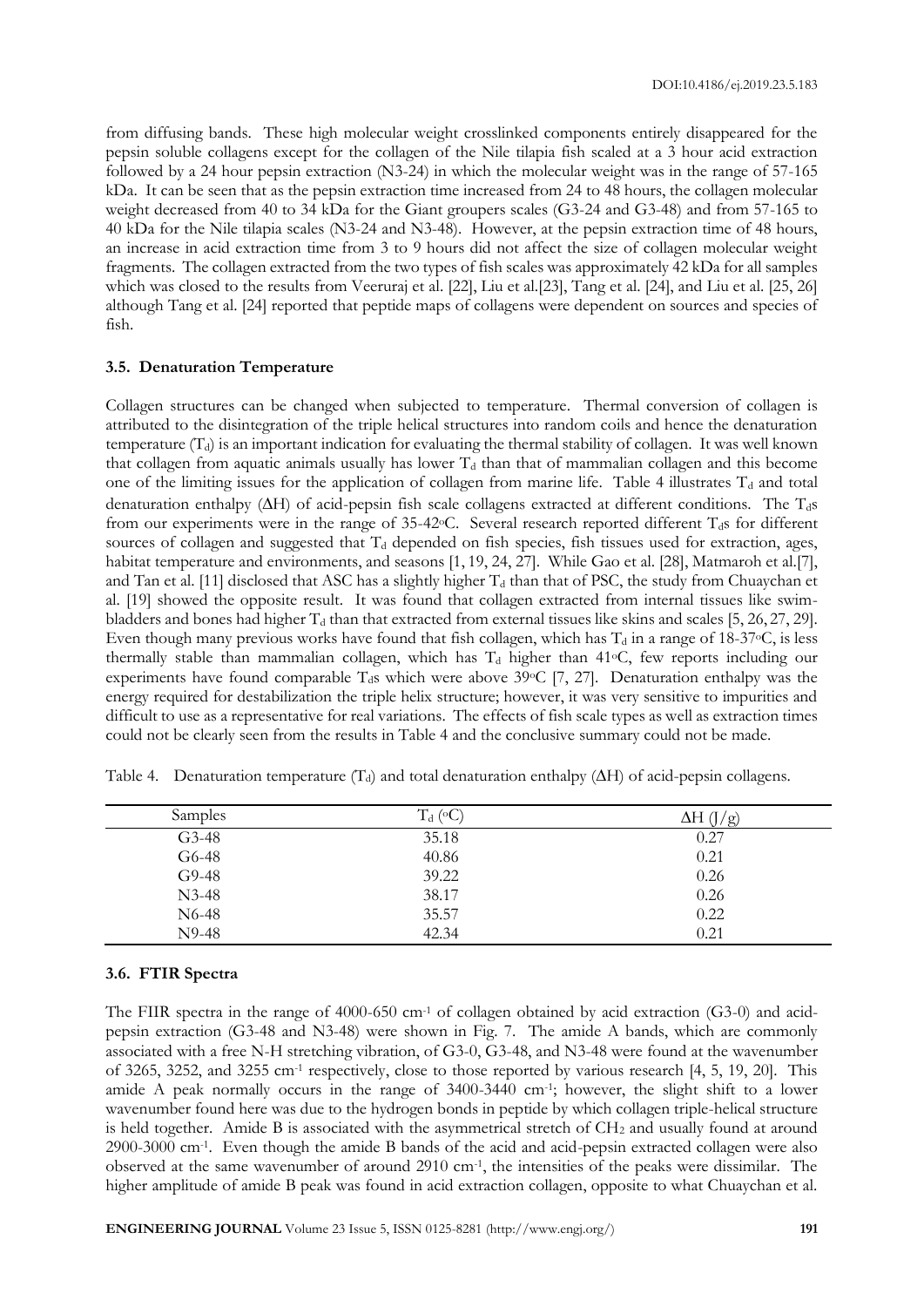[19] observed. The slight differences in the amplitude of amide B bands between the acid and acid-pepsin derived collagens might be due to the slight differences in the microstructure of the self-aggregated collagen [27]. Additionally, there were also peaks at around 2850-2860 cm-1 , which was generated by the symmetrical stretch of CH<sup>2</sup> [27]. The amide I, II and III bands are known to be responsible for the degree of molecular order in collagen, associated with the formation of its triple helical structure. The amide I, II, and III bands are originated from vibrations of C=O stretching, N-H bending coupled with C-N stretching, and C-H stretching, respectively. Wavenumbers in the range of 1600-1700 cm<sup>-1</sup> of amide I are usually used as a sensitive marker of the peptide's secondary structure. The sharp amide I bands of acid extracted (G3-0) and acid-pepsin extracted (G3-48 and N3-48) were found at 1612 and 1624 cm-1 , respectively. A shift of amide I peak to a lower frequency indicated a decrease in molecular order [30]. Amide II bands, generally shown at 1550-1600 cm-1 , of G3-0, G3-48, and N3-48 were very closed at 1506, 1534, and 1533 cm-1 , respectively, and shifted to lower wavenumbers, indicating the existence of hydrogen bonds. Similarly, amide III bands of the three samples were detected to be in the same range of 1220-1240 cm-1 . The absorbance ratios of amide III and 1454 cm-1 bands for acid extracted Giant groupers scale collagen (G3-0), acid-pepsin Giant groupers scale collagen (G3-48), and acid-pepsin Nile tilapia scale collagen (N3-48) were 0.98, 0.90, and 0.98, respectively, indicating the triple helical structure [4, 20, 22, 27]. In conclusion, the acid and acid-pepsin collagens showed a slight difference in the secondary structure, but they remained in triple-helix, whereas the collagens extracted from two different fish scales were identical.



Fig. 7. FTIR of collagens extracted from Giant groupers (G) and Nile tilapia (N) fish scales at different extraction conditions.

## **3.7. Zeta Potential**

The potential values of the collagen samples extracted from the Giant groupers' scales using an acetic acid at different extraction times (3, 6, and 9 hours) followed by 48 hour enzymatic extraction at different pH are shown in Fig. 8. Zeta potential has been used to characterize the surface charge of collagen. It is well known that a protein usually has the worst solubility when the pH of solution was at the isoelectric point (pI). Protein molecules in an aqueous system have zero net charge, where the positive charges are balanced out by the negative charges, at their pIs. At the pI, electrostatic repulsion would be minimized and the precipitation as well as an aggregation of collagen molecules would be favoured [31]. The net surface charges of collagen extracted from Giant groupers' scales at different extraction time are zero at pHs in a range of around 3.2- 4.0 which are closed to those of various types of collagens. As the acid extraction time increased, the pIs slightly increased; however, they were still in the acidic range. This suggested that the collagen contained high contents of carboxyl groups and the slight differences in pI might be caused by the slight difference in their amino acid compositions and distribution of amino acid residues, particularly on the surface domains.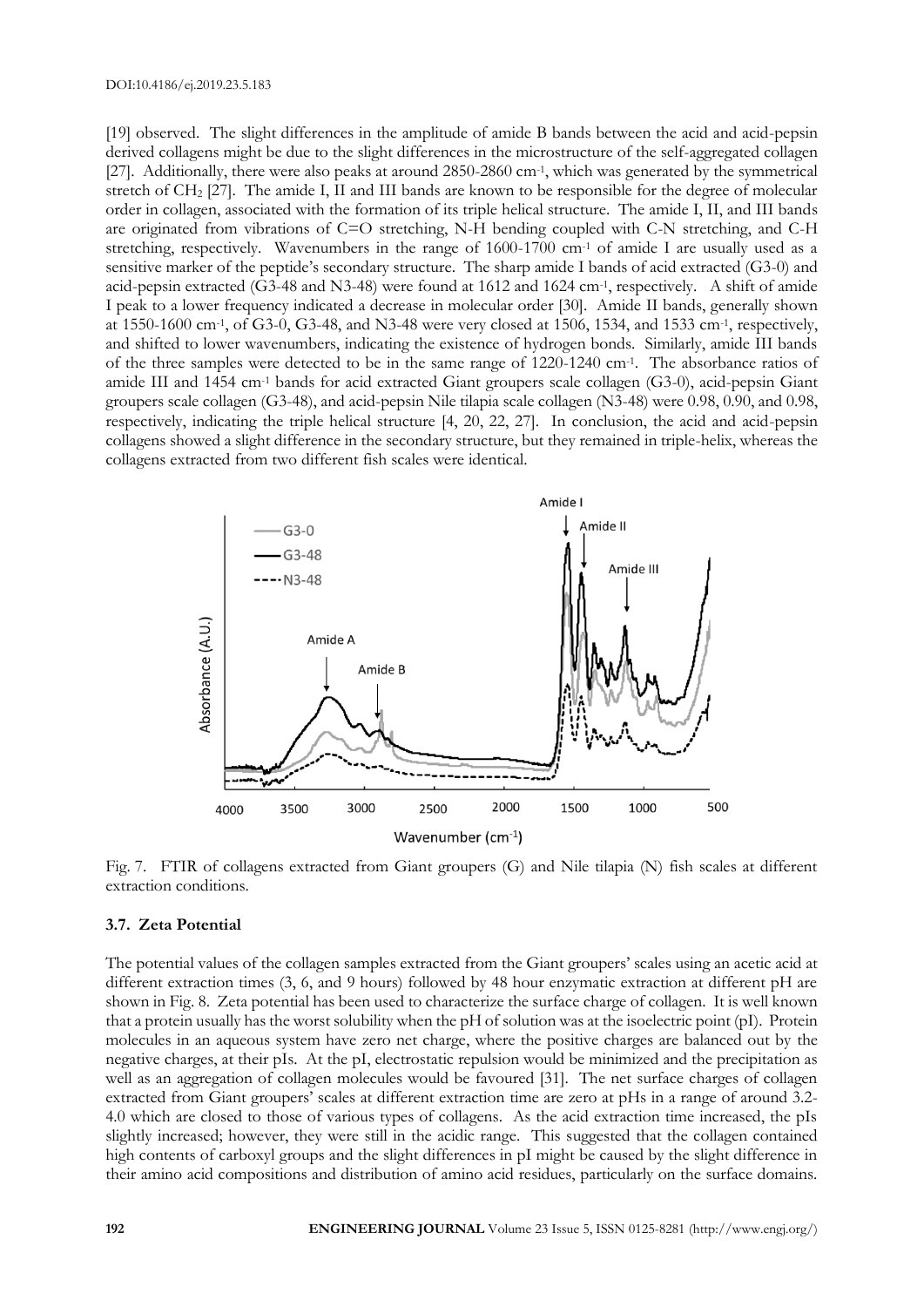For molecules and particles that are small enough, a high zeta potential will confer stability. Roughly, the zeta potentials in the range of  $\pm 30$  to  $\pm 40$  mV as in our cases are considered to be moderate stability. From dynamic light scattering analysis at the most stable conditions (pH around 11-12 in our study), the particle sizes were in the range of 100-200 nm and varied according to the acid extraction time as seen in Table 5. It was likely that the particle sizes decreased with increasing the acid extraction time. However, the biggest particle size of G6-48 might be due to the fact that it might not be measured at the lowest zeta potential as can be seen from Fig. 8 and some agglomeration might occur.



Fig. 8. Zeta potential of collagens extracted from Giant groupers (G) fish scales at different acid extraction time.

| Table 5. | Collagen particle sizes. |  |
|----------|--------------------------|--|
|          |                          |  |

| Samples | ŋН    | Average particle size (nm) |
|---------|-------|----------------------------|
| G3-48   | 1.04  | $179.43 \pm 2.37$          |
| G6-48   | 12.04 | $232.53 \pm 4.90$          |
| 79-48   | 12.03 | $113.10 \pm 1.41$          |

## **4. Conclusions**

Collagens from scales of Giant groupers (Epinephelus Ianceolatus), which is saltwater fish, and Nile tilapia (Oreochromis niloticus), which is freshwater fish, were successfully extracted. With the enzymatic extraction, the collagen yields were higher and the molecular weights were lowered compared to the acid extraction. The increase in acid extracting time from 3 to 9 hours resulted in an increase in collagen yield, a slight increase in pH at zero potential, and a decrease in average particle size. The collagen yields also increased as the pepsin extracting time increased from 24 to 48 hours. However, collagen protein pattern and structure were found to be similar for both ASC and PSC from both fish scales. Besides the differences in collagen yield due to the differences protein contents, scales of saltwater and freshwater fish provided similar collagen characteristics. The collagen molecular structures were remained to be the triple helical structure. Comparative denaturation temperatures to those of mammalian collagens suggested a high potential for a commercial alternative.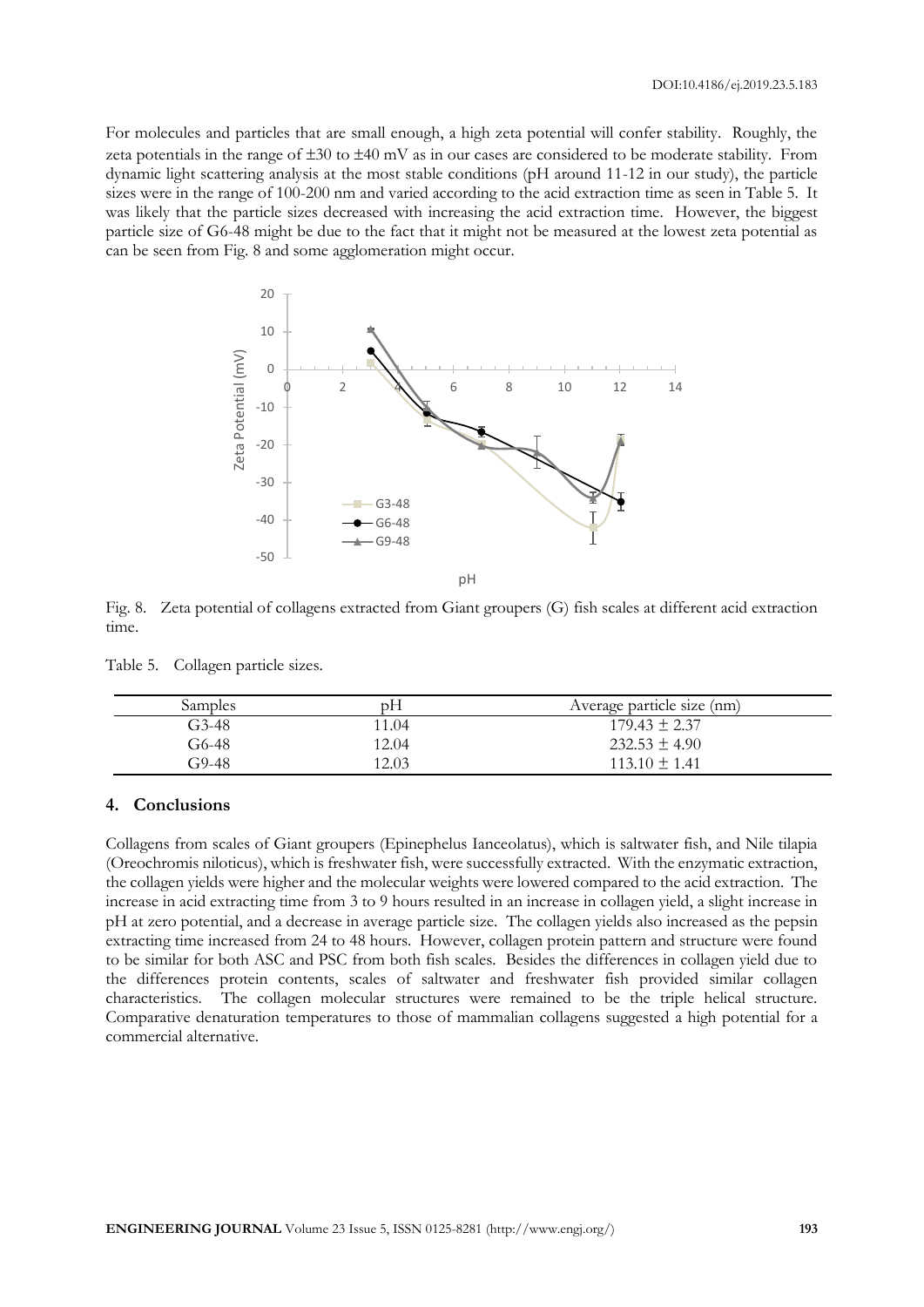# **Acknowledgements**

This project was financially supported by the Research Grant of Burapha University through National Research Council of Thailand (Grant no. 44/2559 (extra)). The authors would like to thank Faculty of Pharmaceutical Sciences, Burapha University, for their support for characterization equipment.

## **References**

- L. T. Minh Thuy, E. Okazaki, and K. Osako, "Isolation and characterization of acid-soluble collagen from the scales of marine fishes from Japan and Vietnam," *Food Chem.*, vol. 149, pp. 264-270, 2014.
- [2] W. Liao, G. H. Xia, Y. C. Li, X. R. Shen, and C. Li, "Comparison of characteristics and fibril-forming ability of skin collagen from barramundi (Lates calcarifer) and tilapia (Oreochromis niloticus)," *Int. J. Biol. Macromol.*, vol. 107, pp. 549-559, 2018.
- [3] S. J. Chen, H. Chen, Q. N. Xie, B. H. Hong, J. D. Chen, F. Hua, and H. Wu, "Rapid isolation of high purity pepsin-soluble type I collagen from scales of red drum fish (Sciaenops ocellatus)," *Food Hydrocolloid.,* vol. 52, pp. 468-477, 2016.
- [4] M. Ahmad, S. Benjakul, and S. Nalinanon, "Compositional and physicochemical characteristics of acid solubilized collagen extracted from the skin of unicorn leatherjacket (Aluterus monoceros)," *Food Hydrocolloid.,* vol. 24, no. 6-7, pp. 588-594, 2010.
- [5] D. S. Liu, L. Liang, J. M. Regenstein, and P. Zhou, "Extraction and characterisation of pepsin-solubilised collagen from fins, scales, skins, bones and swim bladders of bighead carp (Hypophthalmichthys nobilis)," *Food Chem.,* vol. 133, no. 4, pp. 1441-1448, 2012.
- [6] L. Wang, X. An, F. Yang, Z. Xin, L. Zhao, and Q. Hu, "Isolation and characterisation of collagens from the skin, scale and bone of deep-sea redfish (Sebastes mentella)," *Food Chem.,* vol. 108, no. 2, pp. 616- 623, 2008.
- [7] K. Matmaroh, S. Benjakul, T. Prodpran, A. B. Encarnacion, and H. Kishimura, "Characteristics of acid soluble collagen and pepsin soluble collagen from scale of spotted golden goatfish (Parupeneus heptacanthus)," *Food Chem.,* vol. 129, no. 3, pp. 1179-1186, 2011.
- [8] T. Nagai, and N. Suzuki, "Isolation of collagen from fish waste material skin, bone and fins," *Food Chem.,* vol. 68*,* no. 3, pp. 277-281, 2000.
- [9] M. Ogawa, R. J. Portier, M. W. Moody, J. Bell, M. A. Schexnayder, and J. N. Losso, "Biochemical properties of bone and scale collagens isolated from the subtropical fish black drum (Pogonia cromis) and sheepshead seabream (Archosargus probatocephalus)," *Food Chem.*, vol. 88, pp. 495-501, 2004.
- [10] R. Duan, J. Zhang, J. Li, X. Zhong, K. Konno, and H. Wen, "The effect of the subunit composition on the thermostablity of collagens from the scales of freshwater fish," *Food Chem.*, vol. 135, pp. 127-132, 2012.
- [11] Y. Tan, and S. K. C. Chang, "Isolation and characterization of collagen extracted from channel catfish (Ictalurus punctatus) skin," *Food Chem.,* vol. 242, pp. 147-155, 2018.
- [12] A. M. M. Ali, H. Kishimura, and S. Benjakul, "Extraction efficiency and characteristics of acid and pepsin soluble collagens from the skin of golden carp (Probarbus Jullieni) as affected by ultrasonication," *Process Biochem.,* vol. 66, pp. 237-244, 2018.
- [13] S. Iswariya, P. Velswamy, and T. S. Uma, "Isolation and characterization of biocompatible collagen from the skin of puffer fish (Lagocephalus inermis)," *J. Polym. Environ.,* vol. 26, no. 5, pp. 2086-2095, 2018.
- [14] A. A. El-Rashidy, A. Gad, A. E.- H. G. Abu-Hussein, S. I. Habib, N. A. Badr, and A. A. Hashem, "Chemical and biological evaluation of Egyptian Nile Tilapia (Oreochromis niloticas) fish scale collagen," *Int. J. Biol. Macromol.,* vol. 79, pp. 618-626, 2015.
- [15] Food and Agriculture Organization of the United States, *Fishery and Aquaculture Statics 2016*. Rome, Italy: FAO, 2018.
- [16] C.-Y. Huang, J.-M. Kuo, S.-J. Wu, and H.-T. Tsai, "Isolation and characterization of fish scale collagen from tilapia (Oreochromis sp.) by a novel extrusion–hydro-extraction process," *Food Chem.,* vol. 190, pp. 997-1006, 2016.
- [17] U. K. Laemmli, "Cleavage of structural proteins during the assembly of the head of bacteriophage T4," *Nature*, vol. 227, no. 5259, pp. 680-685, 1970.